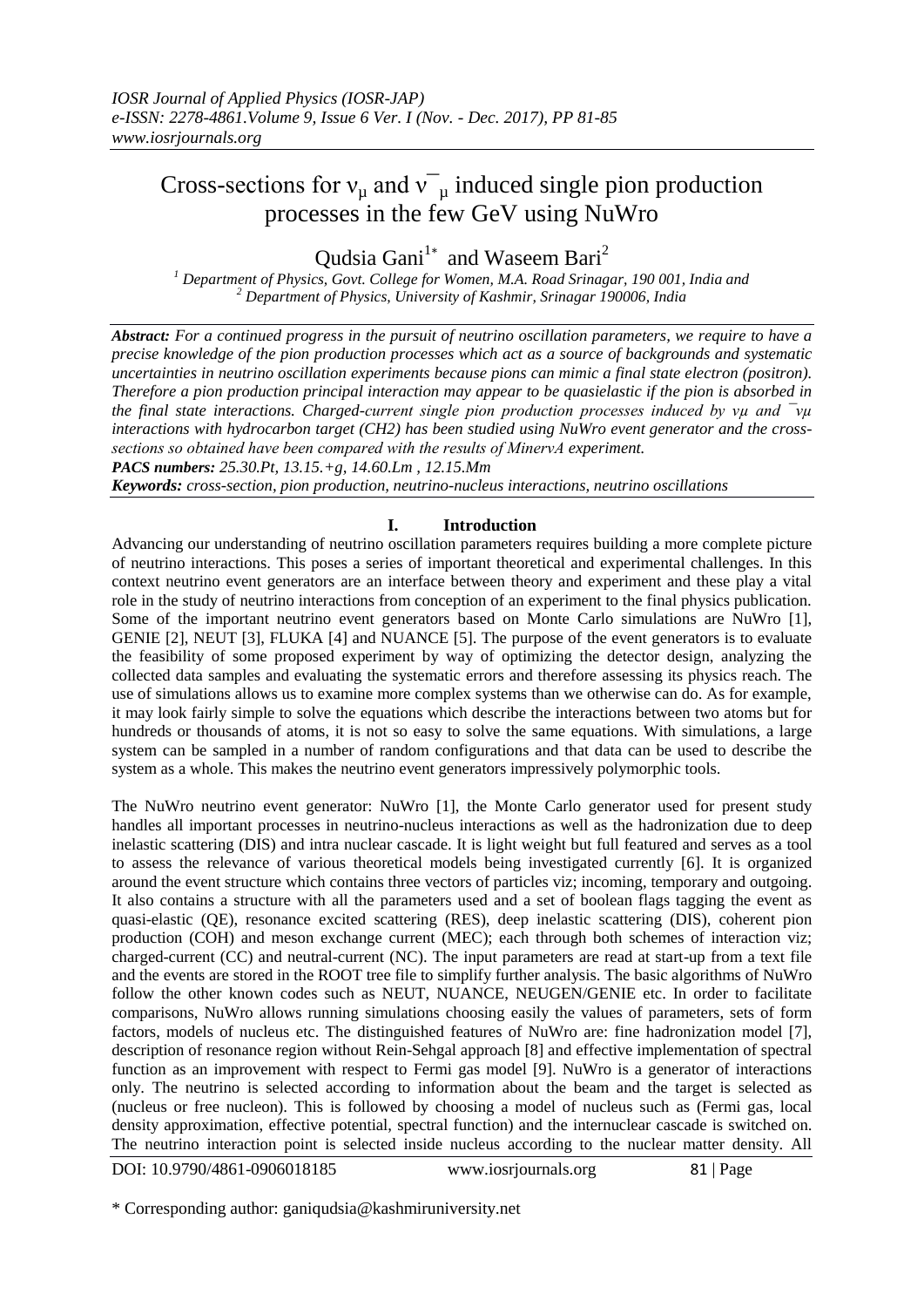secondary hadrons propagate through nucleus and can interact with nucleons inside. At each point of their path it is decided if there was an interaction or not. This is done based on an effective cross-section model, using NuWro. The main motivation of the authors of NuWro was to have tools to investigate the impact of nuclear effects on directly observable quantities with all the final state interactions included. Now, NuWro simulates all the essential interactions and it is possible to be used in the experiments. As for instance, it has been included in the ICARUS experiment [10] with the task of improving NUX+FLUKA code in the single pion production region.

# **2. Different competing neutrino-interaction processes at low energies**

As the neutrino-flavour oscillation probability is inversely proportional to neutrino energy, the quest for determination of neutrino oscillation parameters forces us to do neutrino physics in few GeV range of energy.

$$
P(\nu_{\alpha} \to \nu_{\beta}) = \sin^2(2\theta)\sin^2(\frac{\Delta m^2 L}{4E_{\nu}})
$$
\n(1)

In this energy region, the main reaction mechanisms are quasi-elastic scattering (QE)[11], resonance excited scattering (RES) [12] and single pion production through ∆ excitation [13], each through both schemes of interaction viz: chargedcurrent (CC) and neutral-current (NC). The quasi-elastic process where there is only a muon and a nucleon in the final state, constitutes a large fraction of the signal population in the first few GeV and has been abundantly studied. In case of charged-current quasi-elastic interactions, with baryon targets, the baryon undergoes a change in its electric charge to accommodate the exchange of the charged  $W<sub>±</sub>$  boson.

$$
\nu_{\mu} + n \to \mu^{-} + p \tag{2}
$$

If, instead of simply altering the charge of the target baryon, the  $W<sup>+</sup>$  boson transfers enough momentum to promote the target into a low-mass resonance state, then the decay of the resonance typically produces a nucleon and a pion mainly through resonant mechanisms. The neutrino and anti-neutrino scattering off the free nucleons comprises of seven resonant single pion reaction channels for each, which include three charged-current processes viz;

$$
\nu_{\mu} p \to \mu^- p \pi^+ \qquad \qquad \bar{\nu}_{\mu} p \to \mu^+ p \pi^- \qquad (3)
$$

$$
\nu_{\mu}n \to \mu^- p \pi^0 \qquad \qquad \bar{\nu}_{\mu}p \to \mu^+ n \pi^0 \tag{4}
$$

$$
\nu_{\mu}n \to \mu^{-}n\pi^{+} \qquad \qquad \bar{\nu_{\mu}}n \to \mu^{+}n\pi^{-} \qquad (5)
$$

and four neutral-current processes viz;

$$
\nu_{\mu} p \to \nu_{\mu} p \pi^0 \qquad \qquad \bar{\nu}_{\mu} p \to \bar{\nu}_{\mu} p \pi^0 \tag{6}
$$

$$
\nu_{\mu} p \to \nu_{\mu} p \pi^{+} \qquad \qquad \bar{\nu}_{\mu} p \to \bar{\nu}_{\mu} p \pi^{0} \tag{7}
$$

$$
\nu_{\mu}n \to \nu_{\mu}n\pi^{0} \qquad \qquad \bar{\nu_{\mu}}n \to \bar{\nu_{\mu}}n\pi^{0} \qquad (8)
$$

$$
\nu_{\mu}n \to \nu_{\mu}n\pi^{-} \qquad \qquad \bar{\nu_{\mu}}n \to \bar{\nu_{\mu}}p\pi^{-} \qquad (9)
$$

Depending on the neutrino energy, the single pion production processes through baryonic resonances created in neutrino-nucleon interactions can also potentially decay to multipion final states [14]. Apart from the resonance excited scattering, single pion final states are also produced when the neutrino is coherently scattered off the entire nucleus, transferring negligible energy to the target say, (A). This can proceed through both neutral-current and charged-current processes;

$$
\nu_{\mu}A \to \nu_{\mu}A\pi^{0} \qquad \nu_{\mu}A \to \mu^{-}A\pi^{+} \qquad (10)
$$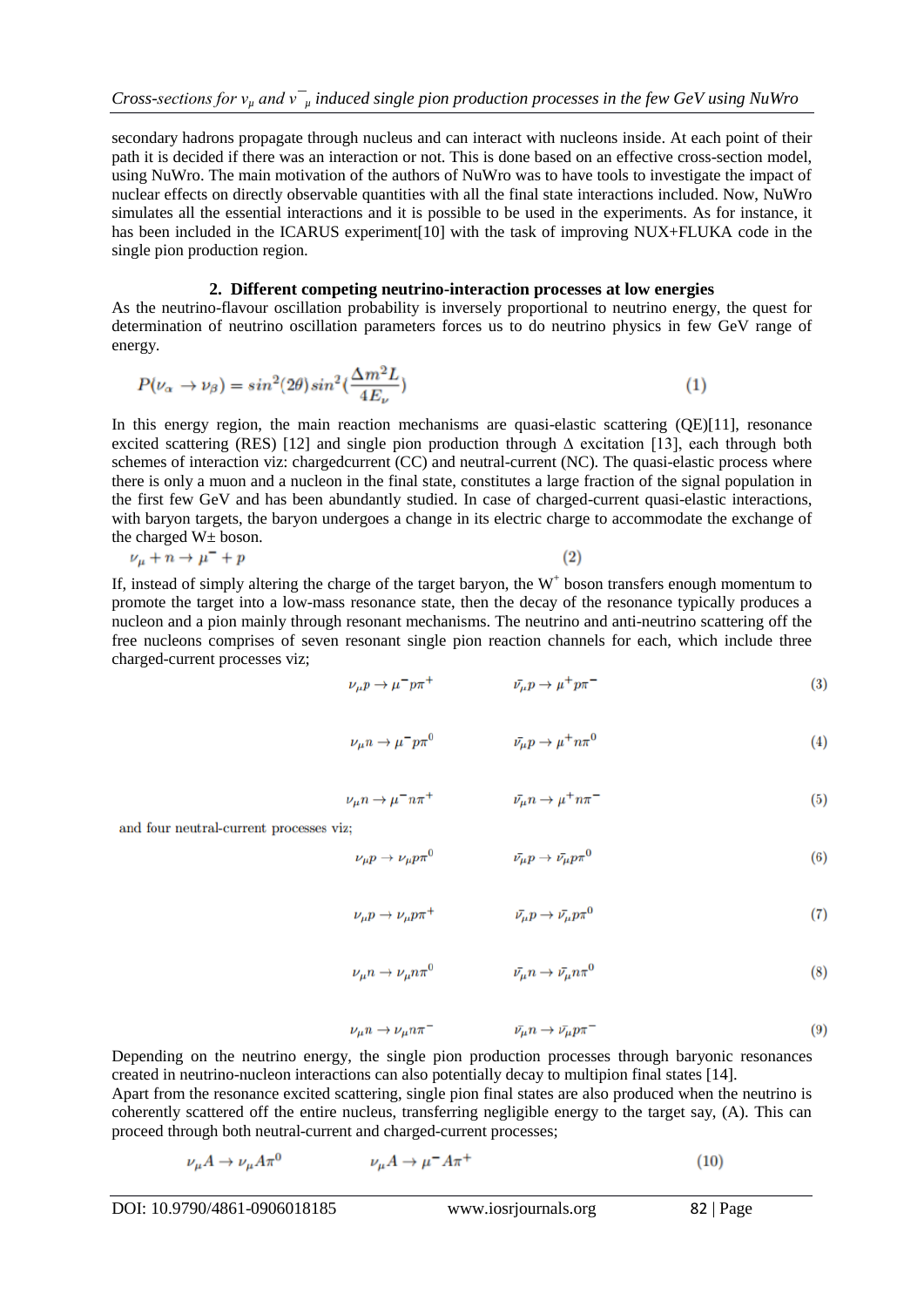Such processes are referred to as coherent pion production (COH). Finally, deep inelastic scattering (DIS) events can also contribute a copious source of neutral pions in the final states which may contaminate an electron-neutrino appearance measurement [15]. In general QE processes are characterised by topologies with no pions in the initial and final states whereas DIS and RES processes result in events with pions in the primary and final state.



FIG. 1: cross-sections with (water) using NuWro

At ∼ 1 GeV of neutrino energy, the charged-current resonant single pion production accounts for the second largest contribution to the cross-section after charged-current quasi-elastic (CCQE) scattering. However the effect of the two processes gets mingled when a pion production process is mistaken for quasi-elastic signal if the pion is later absorbed in the target nucleus. Therefore, the experiments which reconstruct neutrino energies through quasi-elastic events can yield an incorrect estimate of the incident neutrino energies. Moreover, as almost all the generators have a larger number of zero pion topologies in the final state than were in the primary state, this also indicates that pions are more likely to be absorbed than created. Depending on cuts, this effect has been shown to account for about 10-20 % of quasi-elastic events [16]. Therefore an enhanced cross-sections of QE processes as shown by Fig.1 above at low energies may actually carry some illusions. However, it is pertinent to mention that the linearly rising cross-sections due to QE and RES processes also get damped by the nuclear form factors as the neutrino energy increases. Thus, when neutrino interactions take place in the nucleus, the secondary particles or the hadrons that are produced, can interact with the nuclear medium and modify the observed characteristics of the interactions. In this context, the production of pions induced by neutrinos is of much interest because pions are particularly susceptible to the effects of the nuclear medium, since these interact via the strong nuclear force. Charged pions are either absorbed or get converted into neutral pions via:

$$
n + \pi^+ \longrightarrow p + \pi^0 \tag{11}
$$

The nuclear medium can also influence whether a pion is even created. All these factors have a direct bearing on the neutrino interaction cross-sections.

# **3. Cross-section for pion production processes**

The charged-current single pion production processes are especially important in the few GeV range of neutrino energy in long baseline neutrino oscillation experiments [17]. In this study, we have generated the cross-sections for νµ and ¯νµ interactions with hydrocarbon target using NuWro event generator. The topology selections in this study are restricted to resonance excited scattering (RES) and coherent pion production (COH) only whileas the contributions from quasi-elastic (QE) and deep inelastic scattering (DIS) processes are negligible.

Fig. 2 and Fig. 3 show the NuWro predictions for RES processes producing pions through chargedcurrent  $(v/v)$  interactions.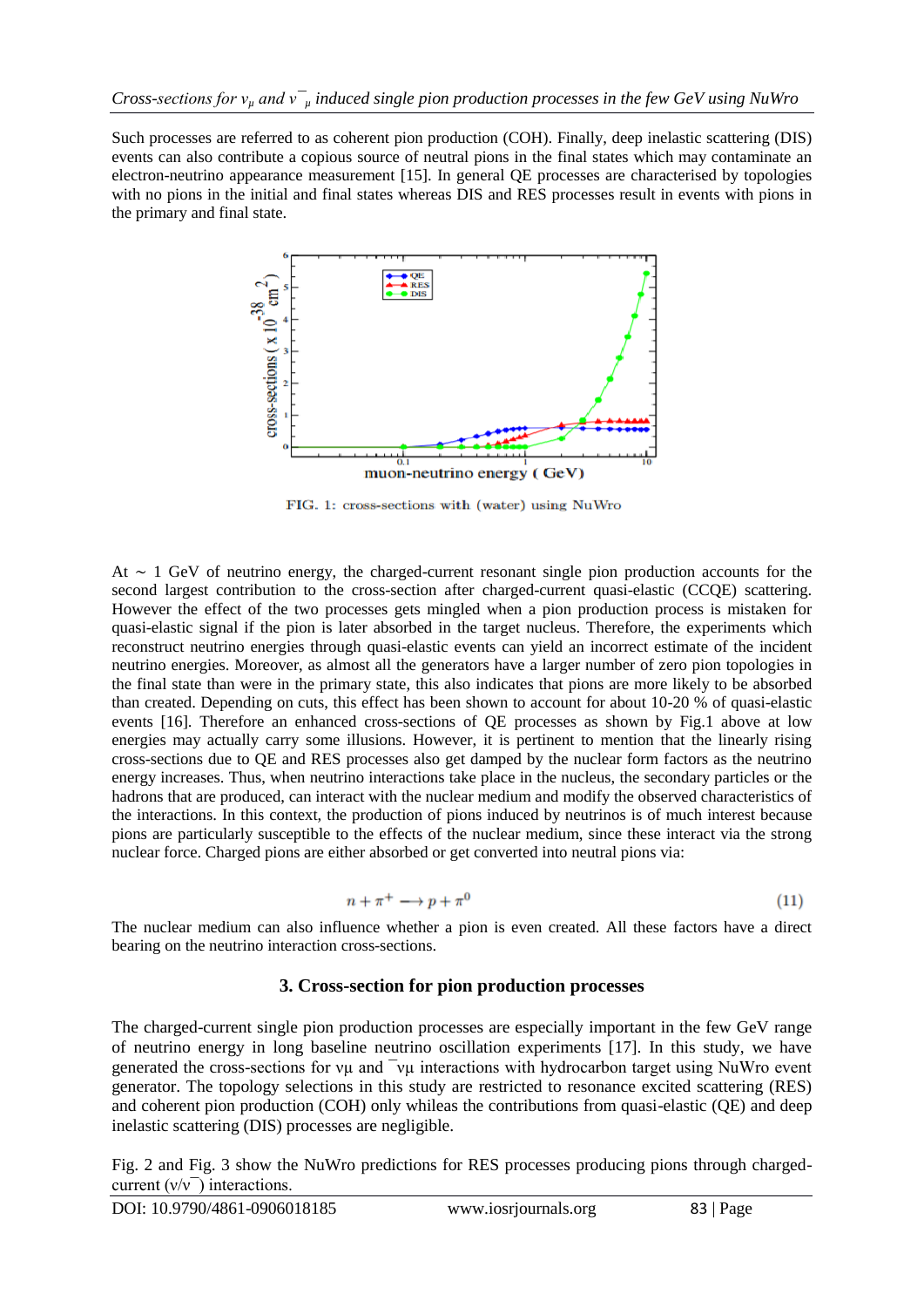

The cross-section for  $\nu_{\mu}CC(\pi^+)$  is nearly twice as the  $\bar{\nu}_{\mu}CC(\pi^{\sigma})$  cross-section. Whileas the  $\nu_{\mu}CC(\pi^+)$  process attains its plateau at  $E_{\nu} = 3$  GeV, the  $\bar{\nu}_{\mu}CC(\pi^0)$  process shows a gradual rise throughout the measured region. This behaviour is largely the manifestation of underlying vector minus axial-vector (V-A) structure of the hadronic currents which interfere constructively in  $\nu_{\mu}CC(\pi^+)$  process and destructively in  $\bar{\nu}_{\mu}CC(\pi^0)$  process. These interferences have a significant contribution to the cross-sections in hundreds of MeV to few GeV range of neutrino energy. The predictions of NuWro exceed slightly the measured  $\nu_u CC(\pi^+)$  cross-section by MINER $\nu$ A [18] but is still much better than GENIE and NEUT which exhibit a much larger disagreement. However, in case of  $\bar{\nu}_{\mu}CC(\pi^{\circ})$  cross-section, there is a much better agreement with the data and also a less variation among the generators [18].

For coherent pion production, as it is required that the muon-pion system should be chargeless as the incident neutrino/antineutrino, the production of neutral pion cannot occur through this process. It proceeds through  $\nu_{\mu}CC(\pi^+)$ mode only, the cross-section of which is shown in Fig. 4.



#### FIG. 4:  $\nu_{\mu}CC(\pi^{+})$

When the plot in Fig. 4 is compared with those in Fig. 2 and Fig. 3, the clear inference is that  $\Delta(1232)$ resonance due to RES dominates at low Eν. However, its contribution is expected to fall at higher energies where the struck nucleon may further get excited. The separation of resonant and other processes is model dependent and could be different in different generators. The next question is if we should focus on pionnucleus cross-sections and how useful is the pion transparency data? For the effective measurement of pion-nucleon cross-sections, the NuWro FSI code has recently been incorporated with the Oset model [19]. The NuWro predictions are obtained in the standard way by arranging a homogeneous flux of pions and counting the particles in the final state assuming that at least one microscopic interaction took place.

The sum over all possible interaction channels gives the pion-nucleus reaction cross-section which we intend to take up in next studies.

# **4. Summary**

One of the most straightforward approaches to improve the understanding of neutrino oscillations is to investigate the various processes contributing to the total cross-sections in neutrino-nucleus interactions.